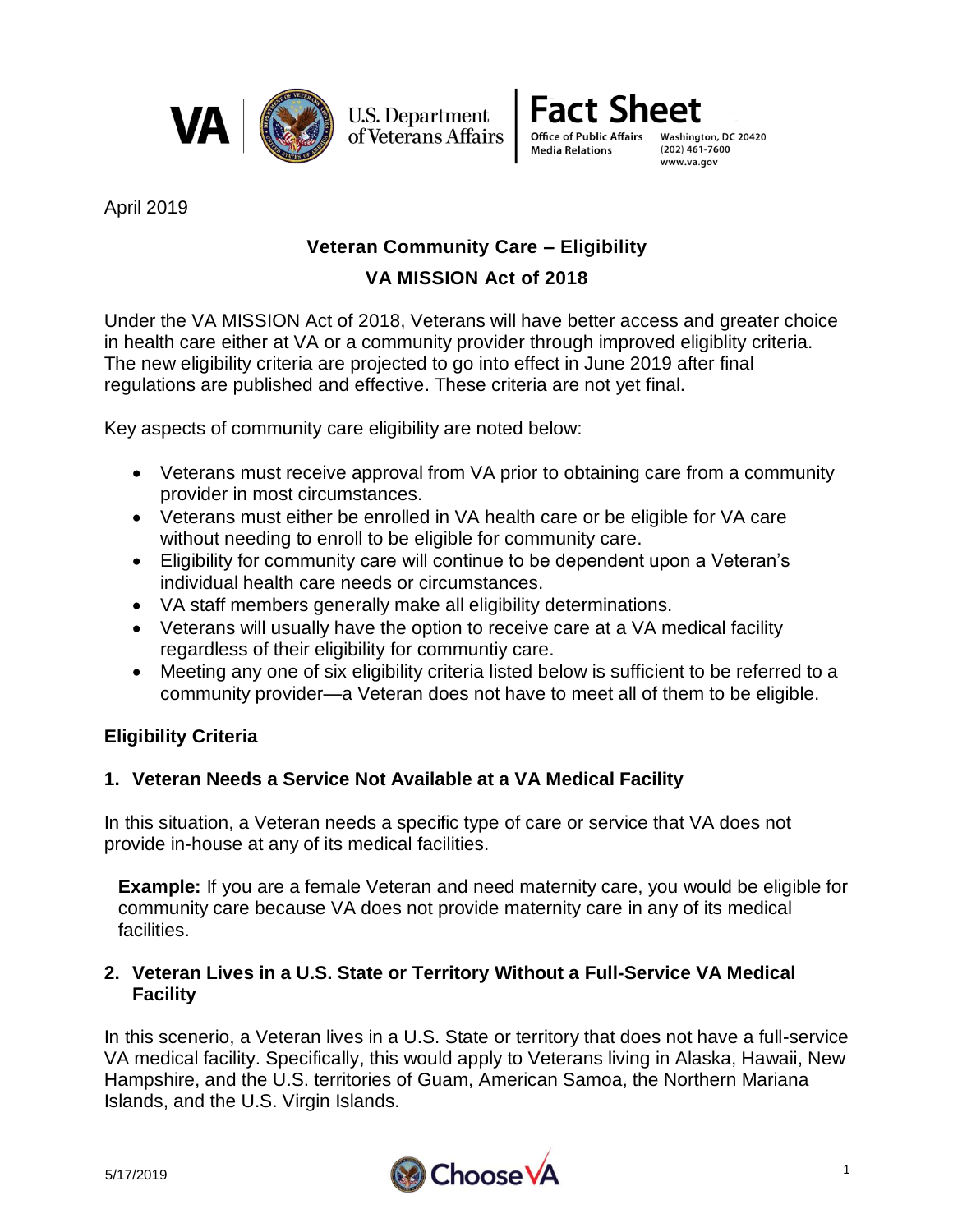**Example:** If you are a Veteran living in Guam, you would be eligible for community care because you reside in a State without a full-service VA medical facility.

### **3. Veteran Qualifies under the "Grandfather" Provision Related to Distance Eligibility for the Veterans Choice Program**

For this element, there are a few different ways that a Veteran could be eligible for community care. Initially, there are two requirements that must be met in every case:

- Veteran was eligible under the 40-mile criterion under the Veterans Choice Program on the day before the VA MISSION Act was enacted into law (June 6, 2018), **and**
- Veteran continues to reside in a location that would qualify them under that criterion.

If both of these requirements have been met, a Veteran may be eligible if one of the following is also true:

- Veteran lives in one of the five States with the lowest population density from the 2010 Census: North Dakota, South Dakota, Montana, Alaska, and Wyoming, **or**
- Veteran
	- o lives in another State,
	- o received care between June 6, 2017, and June 6, 2018, **and**
	- o requires care before June 6, 2020

**Example A:** If you are a Veteran who has lived in Kansas since 2012, your home is 41 miles driving distance to the nearest VA medical facility with a full-time primary care physician, and you received VA care between June 6, 2017, and June 6, 2018, you would be eligible for community care until June 6, 2020.

**Example B:** If you are a Veteran who lives in Wyoming and you qualified under the 40 mile criterion under the Veterans Choice Program on June 5, 2018, you would be eligible for community care.

## **4. VA Cannot Furnish Care within Certain Designated Access Standards**

To be eligible under this criterion, VA would have to be unable to schedule a VA appointment for a Veteran at a facility within a specific average drive time **and** within a certain number of days (wait time). If VA could not schedule an appointment that is within both the average driving time standards and the wait-time standard, then the Veteran would be eligible for community care.

The specific access standards are described below. (**Important**: Access standards are proposed and not yet final).

#### **Average drive time to a specific VA medical facility**

o 30-minute average drive time for primary care, mental health, and noninstitutional extended care services (including adult day health care)

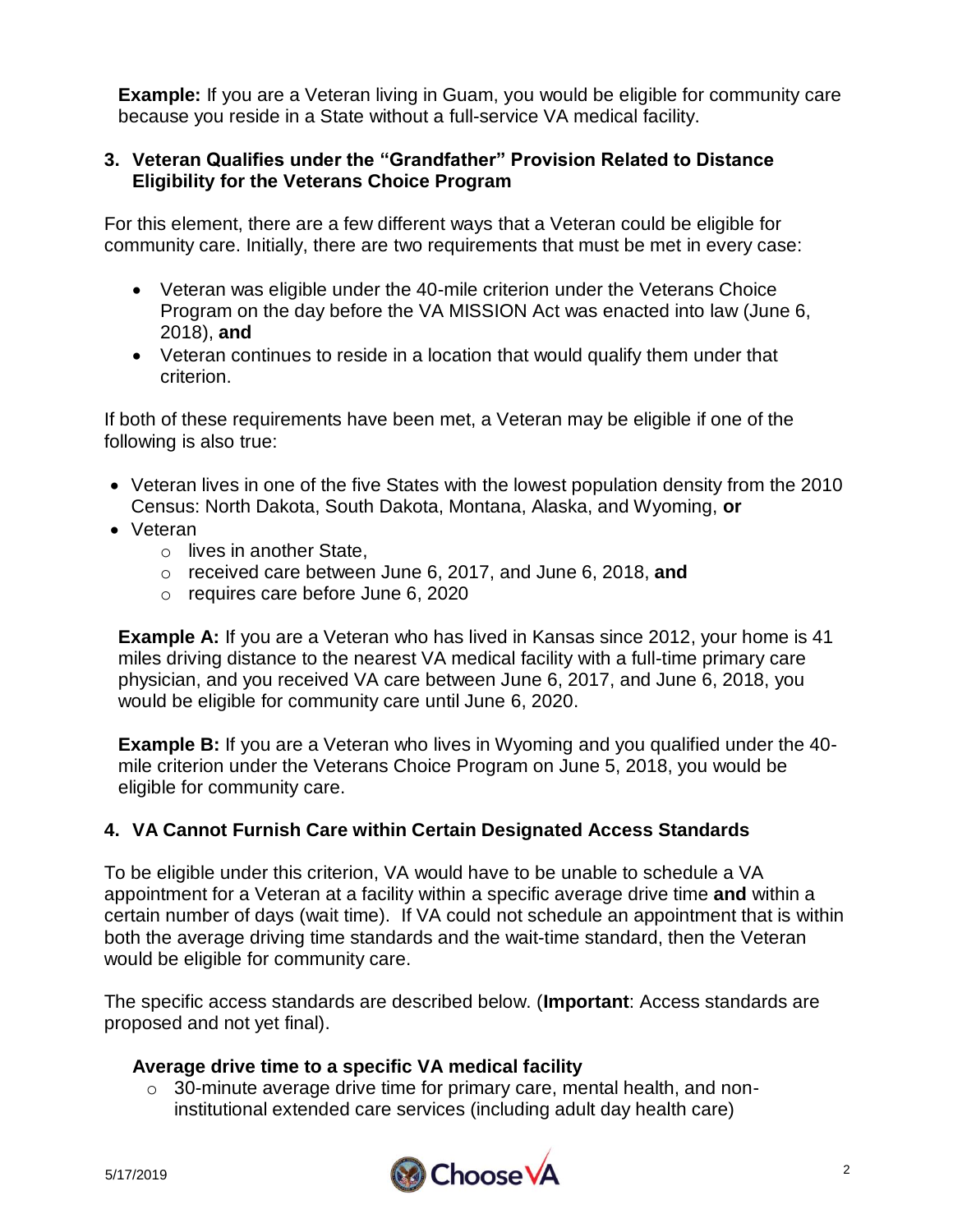o 60-minute average drive time for specialty care

**Note:** Average drive times are calculated by VA using geo-mapping software that uses inputs such as traffic to calculate the average driving time.

#### **Appointment wait time at a specific VA medical facility**

- o 20 days for primary care, mental health care, and non-institutional extended care services, unless the Veteran agrees to a later date in consultation with their VA health care provider
- o 28 days for specialty care from the date of request, unless the Veteran agrees to a later date in consultation with their VA health care provider

**Example A:** If you are a Veteran and live 10 miles from the nearest VA primary care provider, but it takes you over an hour to drive there on average due to heavy traffic, you would be eligible for community care.

**Example B:** If you live an average drive time of 25 minutes from the nearest VA medical facility and need a primary care appointment, but cannot be scheduled for one for 25 days, you would be eligible for community care.

**Example C:** If you live an average drive time of 50 minutes from a VA hospital, but that hospital doesn't offer the specialty care or service you need, and the closest VA facility that does offer that care or service is a 75-minute drive away, you would be eligible for community care.

### **5. It Is in the Veteran's Best Medical Interest**

In this situation, a Veteran may be referred to a community provider when the Veteran and the referring clinician agree that it is in their best medical interest to see a community provider.

**Example:** If you are a Veteran with a certain type of ovarian cancer that your VA oncologist is not experienced in treating, and you live close to a community medical facility where there is specialist for that type of cancer, you could be eligible for community care if the clinician and patient agree that this treatment should be furnished by the community medical facility.

## **6. A VA Service Line Does Not Meet Certain Quality Standards**

In this scenario, if VA has identified a medical service line is not meeting VA's standards for quality based on specific conditions, Veterans can elect to receive care from a community provider under certain limitations.

**Example:** If VA has identified that the cardiology service line at a local VA medical facility is not providing care that meets VA's standards for quality, you may be able to elect to receive your cardiology care in the community. However, there may be limits on when, where, and what is available under this criterion.

#### **Frequently Asked Questions**